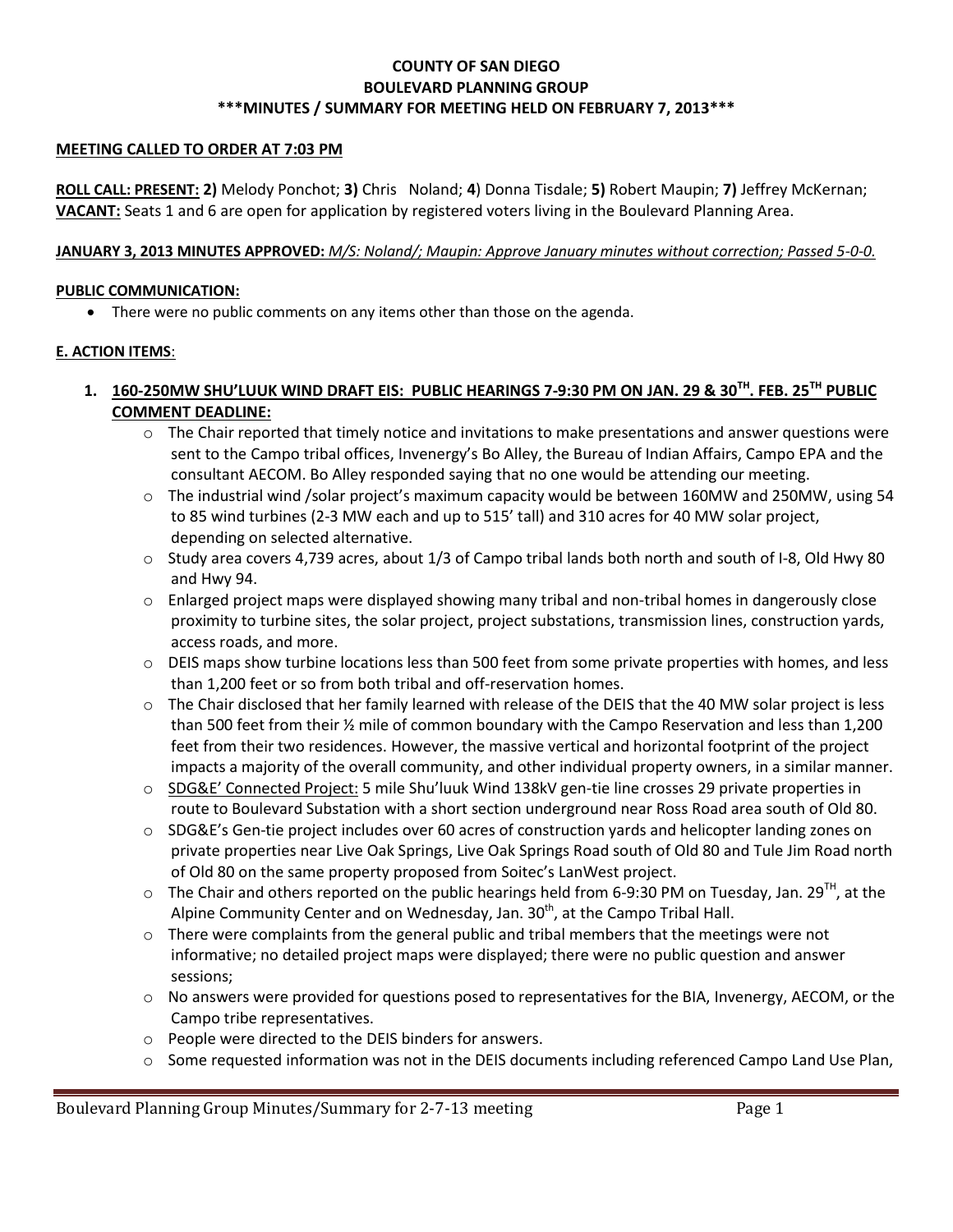Campo Land Use Code, Campo Renewable Energy Zone, locations and quantification of groundwater resources needed for over 21 million gallons of construction water.

- o The Chair reported that when she displayed the enlarged project map before and during the tribal hall hearing, people gathered around to see where their house or office was located. Some were shocked to see how close the turbines were planned and the lack of identifying landmarks on the map to make it easier to determine locations.
- $\circ$  The Chair also reported speaking directly to Campo Chairman Goff asking for a commitment to set the previously requested meeting with at least two planning group members to discuss major public health and safety concerns. Goff was noncommittal.
- o An incomplete draft list of issues was provided to group members and the public in the agenda package. There were no objections.
- o Impacted residents had lots of questions and concerns with proximity of turbines to their private properties; adverse impacts; who is in charge; who is in control; violation of rights, and more.
- o Chris Noland stressed need to include concerns with lack of review of off-site impacts to private properties, and cumulative impacts from multiple industrial scale projects including noise, water, construction, contamination, etc.
- o Noland also stated that his public comments made to the court reporter at the 2011 scoping hearing at Mt. Empire High School, were not included in the Scoping Report hearing transcripts. He also witnessed numerous other people in line to give comments that were not included. The BIA said the court reporter lost them (?).
- o Mark Ostrander said his public scoping comments were not included in the transcripts either and others had told him the same.
- o Bob Maupin raised the need for written comments.
- o Jeff McKernan stated that the DEIS does not comply with the Campo Land Use Plans and Land Use Code, to ensure environmental protection and quality of life for tribal members and surrounding communities.
- $\circ$  McKernan also discussed photos he took in September 2012 of a Golden Eagle sitting on a pole in the Shu'luuk Wind project footprint along Hwy 94 just east of Church, witnessed by his wife, Sam, who was with him at the time. He will be submitting copies of their photos with his DEIS comments.
- $\circ$  Mark Ostrander said he also saw a Golden Eagle around that same time in the same area along Hwy 94.
- o McKernan also discussed the draft USFWS report on the devastating wind turbine impacts on Golden Eagles that is out for peer-review. He also stated that his FOIA request had been denied for a copy of the 1-year post construction avian impact report for Kumeyaay Wind.
- o McKernan also commented that Tribal Chair La Chappa seemed proud that only 5-6 Red-tailed Hawks were documented as being killed in that one-year study, with no mention of all the other birds and bats that were likely killed in that year or went unrecorded.
- $\circ$  There was strong opposition and no support for the Shu'luuk Wind or gen-tie project from those present and participating or those that participated at the January  $24<sup>th</sup>$  community meeting on cumulative impact industrial wind, solar, transmission projects, and plans to amend the Boulevard Community Plan to allow these unnecessary uses.
- o Shu'luuk Wind comment forms and draft letters were available.
- $\circ$  There were reminders to get comments sent in by Feb. 25<sup>th</sup> deadline to secure legal standing for any potential lawsuits: E-mail to shuluukcomments@aecom.com or mail to Robert Eben, Superintendent Southern California Agency, Bureau of Indian Affairs (BIA), Research Park Drive, Riverside, CA 92507.
- o The Chair requested copies of comments be sent to Supervisor Dianne Jacob at Dianne.jacob@sdcounty.ca.gov and to tisdale.donna@gmail.com.
- o Contact: Lenore Lamb (BIA): (951)276-6625 (ext.254). Project documents and maps are posted here: www.shuluukwind.com.

# *M/S Maupin/Noland: Authorize Chair to submit comments by the Feb 25th deadline: Passed: 5-0-0*

Boulevard Planning Group Minutes/Summary for 2-7-13 meeting Page 2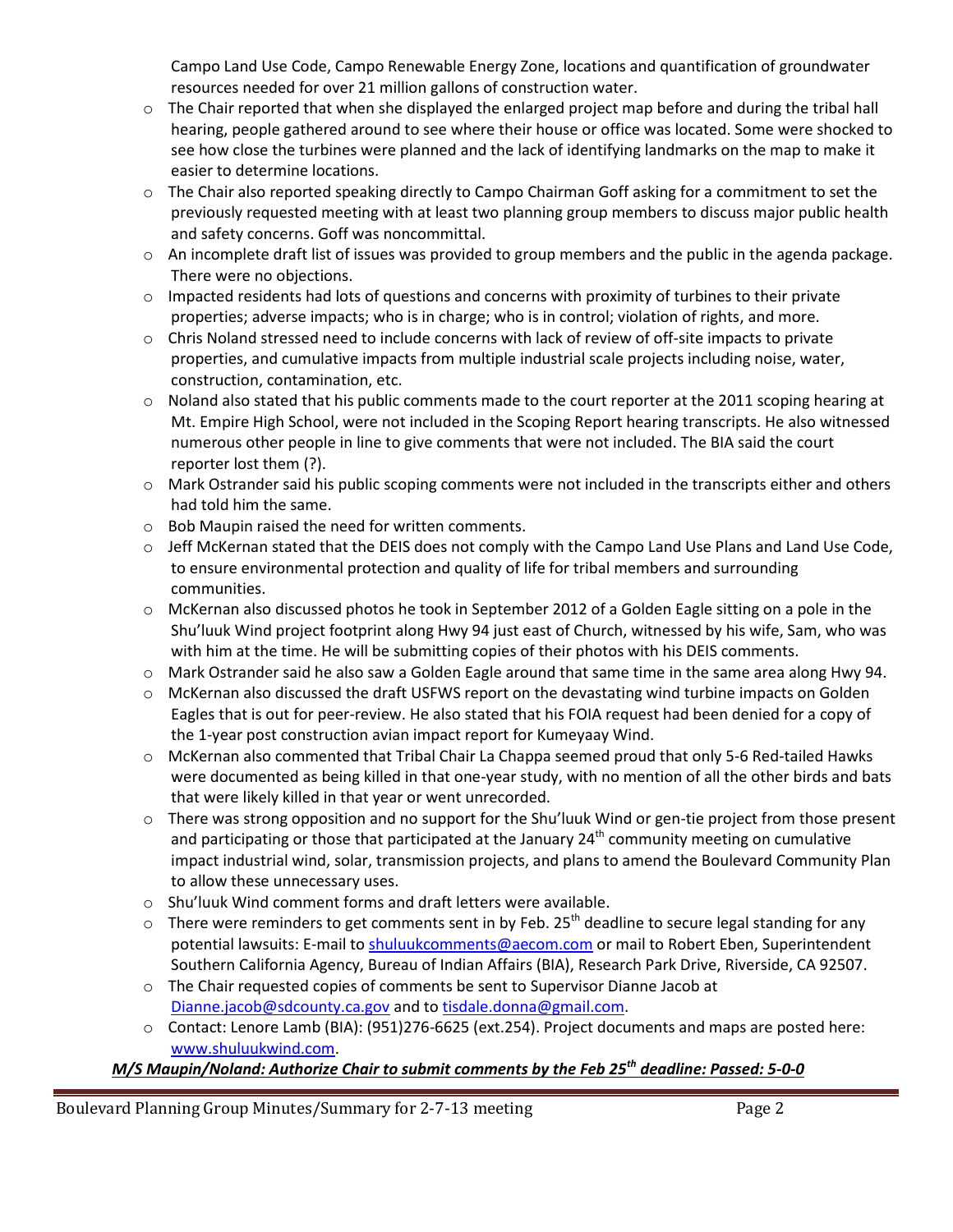### **2. Potential Boulevard / Jacumba Historic District:**

- o The Chair reported Dianne Jacob's support to pursue a potential Boulevard / Jacumba Historic District along Historic Route 80 to help preserve local history and provide additional tourism draw to help support local businesses.
- o Need to review options, properties and general public / property owner support.
- o Mark Ostrander, retired CEQA and cultural resource coordinator for Cal Fire, and others offered to help. o McCain ranch house designation is underway through the State.

# *M/S: McKernan/Maupin: Authorize interested parties to look into potential Boulevard /Jacumba Historic District: Passed: 5-0-0/*

**F. GROUP BUSINESS:** Announcements; Correspondence Received; discussion items; project updates

### **1. Border Patrol**

- $\circ$  Repeated public complaints regarding new communications tower and red flashing light.
- $\circ$  Red tower light required by FAA for helicopter landing zone. Must comply with 'made in American' and 'night vision goggles' requirements.
- o The response to the Chair's question about BP agents documenting sightings of endangered species, like Big Horn Sheep and Golden Eagles, to help build a record, similar to what El Centro Public Lands Liaison does, was noncommittal due to lack of information at local level. Need to go to sector HQ for more information.
- $\circ$  S. McKernan stated that BP agents had confirmed the death of 3 mountain lions on local roadways.

### **2. Revitalization**

o Tammy Daubach gave the revitalization report: SDG&E Sunrise Powerlink grant workshop; Feb 8 meeting with Dianne Jacob, Sheriff Dept, Cal Fire to discuss future use of community room; Feb 10 Border Patrol community meeting; Clover Flat school is willing to host potential Boulevard Library.

### **3. Fire Safe Council**

o Update given by Mark Ostrander and Tammy Daubach.

### 4. **Other:**

- o *Consultant Jim Whalen reported that Senator Wolk has introduced a new bill: SB33*
- $\circ$  SB33 is a broader bill than the previous AB2551 that was vetoed by Governor Brown.
- o No public vote will be required for new infrastructure zones, including the controversial renewable energy infrastructure zone proposed by Whalen's clients to overlay the Boulevard Planning Area.

### **5. Report on January 24th community meeting on cumulative energy / infrastructure projects.**

- $\circ$  The Chair reported that over 100 people crowded into the Boulevard Fire station equipment bay, with standing room only.
- $\circ$  The meeting and previous newsletter were sponsored by the all-volunteer non-profit groups The Protect Our Communities Foundation (POC) and Backcounty Against Dumps (BAD).
- o POC and BAD were represented by Donna Tisdale who gave an overview of the projects, issues, options.
- o Enlarged maps were displayed showing scale, scope, and location of multiple industrial scale wind, solar and transmission projects planned in the Boulevard /Jacumba area.
- $\circ$  Information was provided in the form of handouts and 'what you can do' lists.
- o Speaker Samuel Milham, MD MPH, author of Dirty Electricity, displayed graphics and discussed his documentation of unsafe levels of dirty electricity (harmonic distortion of power quality) in the air (radiation), the ground (currents) and inside buildings (conduction) around the Kumeyaay Wind turbines, around the wind turbines and substations in the Palm Springs area, and around commercial solar installations in Imperial Valley, Coachella, and elsewhere.
- Speaker Mark Ostrander, retired Cal Fire Battalion Chief, provided information and raised concerns with the increased and cumulative risk of electrical fire ignition sources and hazards to fire fighting personnel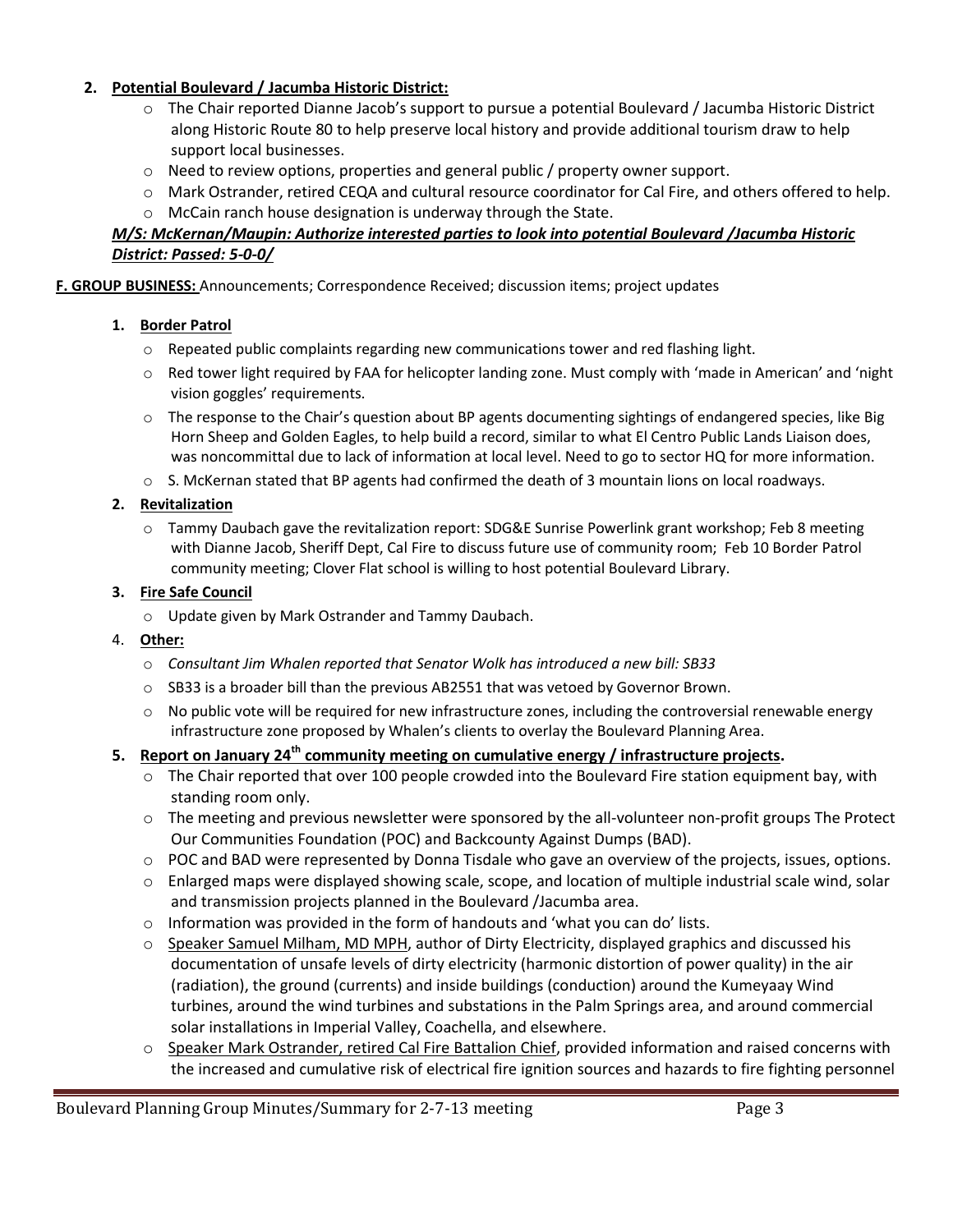and tactics that these wind solar and transmission projects represent; foam and special equipment is generally needed to fight electrical fires instead of using water; solar panels/modules cannot be turned off during daylight hours and even some strong moonlight hours; lack of full time trained staffing at Boulevard / Jacumba fire stations; failure of rural fire district to adequately address these issues, concerns, and necessary mitigation requirements for individual projects and cumulative impact projects, and more.

- $\circ$  Speaker Chris Noland, geologist, expressed concerns with cumulative adverse impacts to groundwater quality and quantity related to groundwater withdrawal, vibrations, contamination or other interference or disruption with local wells and the number and density of so many large scale industrial energy projects.
- $\circ$  Speaker Jim Pelley, Ocotillo resident and aerospace engineer, reported on adverse impacts to his family and community and lack of oversight related to the fast-tracked authorization by BLM and Imperial County for installation of Pattern Energy's Ocotillo Wind turbines, SDG&E's Ocotillo Wind substation, and the Sunrise Powerlink: noise, vibrations, stray voltage, dust, water, flooding, cultural, visual (including lights/glare), biological and recreation resources, and more.
- o Public participation was enthusiastic with lots of questions and answers.
- o The audience was overwhelmingly opposed to these large projects

# 6. **WIND ENERGY ORDINANCE & PLAN AMENDMENT BOARD OF SUPERVISORS HEARING EXPECTED IN MID-MARCH 2013:**

- $\circ$  The Wind Energy Ordinance & Plan Amendment proposes changes to the Boulevard Community Plan and MUP Findings to allow industrial scale wind industrial scale solar projects where they are not currently allowed.
- o *Proposed March 13 Board of Supervisors hearing has been postponed to unknown future date.*
- o Project documents are posted here: http://www.sdcounty.ca.gov/dplu/ordamend.html.

# 7. **PROGRAMMATIC EIR FOR 4 SOITEC SOLAR PROJECTS TOTALING 1,473 ACRES AND 168.5 MW OF CONCENTRATING PV SOLAR:**

- $\circ$  60 MW Tierra Del Sol Solar and 80 MW Rugged Solar to be evaluated at a project-specific level. 6.5 MW LanWest and 22 MW LanEast will be evaluated at a program level.
- o General Plan Amendment, Rezone, Major Use Permits and Disestablishment of an Agricultural Preserve. Soitec's projects are not currently allowed under Boulevard Community Plan.
- o *Soitec consultant, Jim Whalen, reported that the Programmatic EIR document is being prepared by County consultant, Dudek.*
- o Comments were due **1-7-13 but must be considered if received prior to public hearing**.
- o County contact: Robert Hingtgen: (858) 694-3712 or Robert.Hingtgen@sdcounty.ca.gov
- o Project documents posted here: http://www.sdcounty.ca.gov/pds/ceqa/GPA12-010.html.

# 8. **ROUGH ACRES RANCH CAMPGROUND/CONFERENCE CENTER/ROCKCRUSHING: MUP #11-002; 3300-12- 020(P12-020),3300-12-021(P-12-021);**

- o 2750 MCCAIN VALLEY ROAD: 753 ACRES ZONED RL80/A72: APN #'S 611-060-03; 611-070-01; 611-070-03 &611-030-01:
- o Owner Rough Acres Foundation / Jeff Hamann: Major Use Permit for Conference /Corporate Retreat Center; Skeet Shooting range; 2 Campgrounds with 168 sites; 200 seat amphitheater; 3 private residences with barns ; agricultural barns; rock crushing. Access via Ribbonwood and McCain Valley Rd.
- o *Applicant consultant, Jim Whalen, reported that the MUP is being resubmitted.*
- o County Project Manager: Larry Hofreiter: Larry.Hofreiter@sdcounty.ca.gov ; (858) 694-8846.

# **9. SOL ORCHARD BOULEVARD SOLAR MAJOR USE PERMIT APPLICATION (P12-025) FOR 108 ACRES SOUTH OF OLD 80 AND EAST OF TULE JIM ROAD:**

- o 21,736 axis tracking solar panels (7-10' in height) are proposed for 70 of 108 acres and will connect to the new larger Boulevard Substation: APN: 612-090-17,-19 and 59; 205,000 cubic yards of grading.
- o No new information available